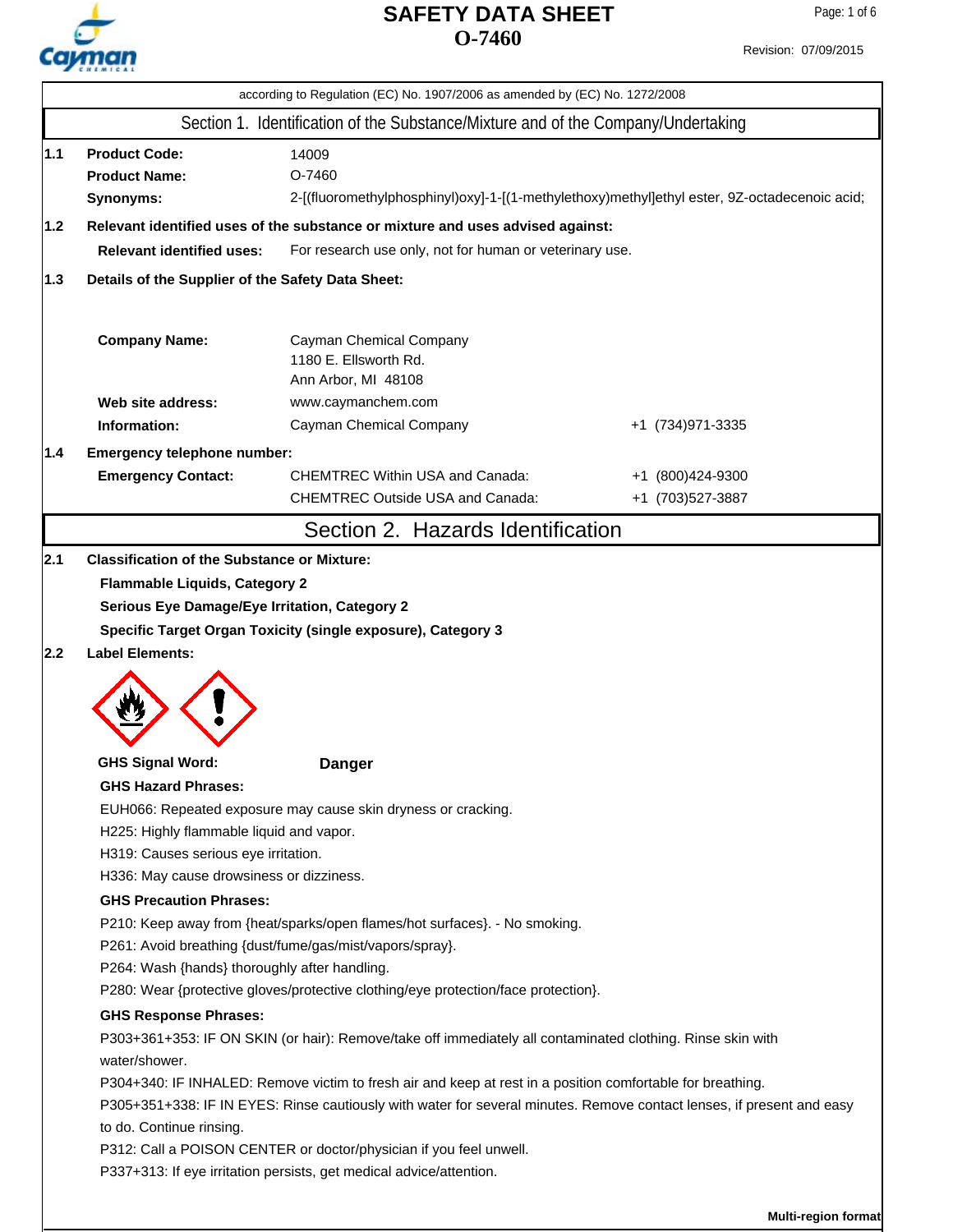

Revision: 07/09/2015

|  | <b>GHS Storage and Disposal Phrases:</b> |  |
|--|------------------------------------------|--|
|--|------------------------------------------|--|

Please refer to Section 7 for Storage and Section 13 for Disposal information.

2.3 Adverse Human Health Causes serious eye irritation. **Adverse Human Health**

> Material may be irritating to the mucous membranes and upper respiratory tract. **Effects and Symptoms:**

> > May be harmful by inhalation, ingestion, or skin absorption.

May cause drowsiness or dizziness.

May cause skin or respiratory system irritation.

Repeated exposure may cause skin dryness or cracking.

To the best of our knowledge, the toxicological properties have not been thoroughly investigated.

#### Section 3. Composition/Information on Ingredients

| CAS H/<br><b>RTECS#</b>   | Hazardous Components (Chemical Name)/<br><b>REACH Registration No.</b> | <b>Concentration</b> | $EC$ No./<br>EC Index No. | <b>GHS Classification</b>                                                    |
|---------------------------|------------------------------------------------------------------------|----------------------|---------------------------|------------------------------------------------------------------------------|
| 1572051-31-0<br><b>NA</b> | O-7460                                                                 | 0.5%                 | <b>NA</b><br><b>NA</b>    | No data available.                                                           |
| 79-20-9<br>AI9100000      | Methyl acetate                                                         | 99.5 %               | 201-185-2<br>607-021-00-X | Flam. Liq. 2: H225<br>Eye Damage 2: H319<br>STOT (SE) 3: H335 H336<br>EUH066 |

#### **Description of First Aid 4.1**

| Measures:               |                                                                                                                           |
|-------------------------|---------------------------------------------------------------------------------------------------------------------------|
| In Case of Inhalation:  | Remove to fresh air. If not breathing, give artificial respiration or give oxygen by trained personnel.                   |
|                         | Get immediate medical attention.                                                                                          |
|                         | In Case of Skin Contact: Immediately wash skin with soap and plenty of water for at least 15 minutes. Remove contaminated |
|                         | clothing. Get medical attention if symptoms occur. Wash clothing before reuse.                                            |
| In Case of Eye Contact: | Hold eyelids apart and flush eyes with plenty of water for at least 15 minutes. Have eyes examined                        |
|                         | and tested by medical personnel.                                                                                          |
| In Case of Ingestion:   | Wash out mouth with water provided person is conscious. Never give anything by mouth to an                                |
|                         | unconscious person. Get medical attention. Do NOT induce vomiting unless directed to do so by                             |
|                         | medical personnel.                                                                                                        |

**4.2** Important Symptoms and Exposure may cause: coughing, dizziness, drowsiness, headache, narcosis, optic nerve atrophy, **Effects, Both Acute and** chest tightness.

**Delayed:**

# Section 5. Fire Fighting Measures

| 5.1 | <b>Suitable Extinguishing</b><br>Media: | Use alcohol-resistant foam, carbon dioxide, water, or dry chemical spray.<br>Use water spray to cool fire-exposed containers. |  |  |
|-----|-----------------------------------------|-------------------------------------------------------------------------------------------------------------------------------|--|--|
|     |                                         | <b>Unsuitable Extinguishing</b> A solid water stream may be inefficient.                                                      |  |  |
|     | Media:                                  |                                                                                                                               |  |  |
| 5.2 |                                         | Flammable Properties and Can release vapors that form explosive mixtures at temperatures at or above the flash point.         |  |  |
|     | Hazards:                                | Container explosion may occur under fire conditions.                                                                          |  |  |
|     |                                         | Emits toxic fumes under fire conditions.                                                                                      |  |  |
|     |                                         | Sensitive to static discharge.                                                                                                |  |  |
|     |                                         | Vapors can travel to a source of ignition and flash back.                                                                     |  |  |
|     |                                         | No data available.                                                                                                            |  |  |
|     | Flash Pt:                               | -10.00 C Method Used: Closed Cup                                                                                              |  |  |

**Multi-region format**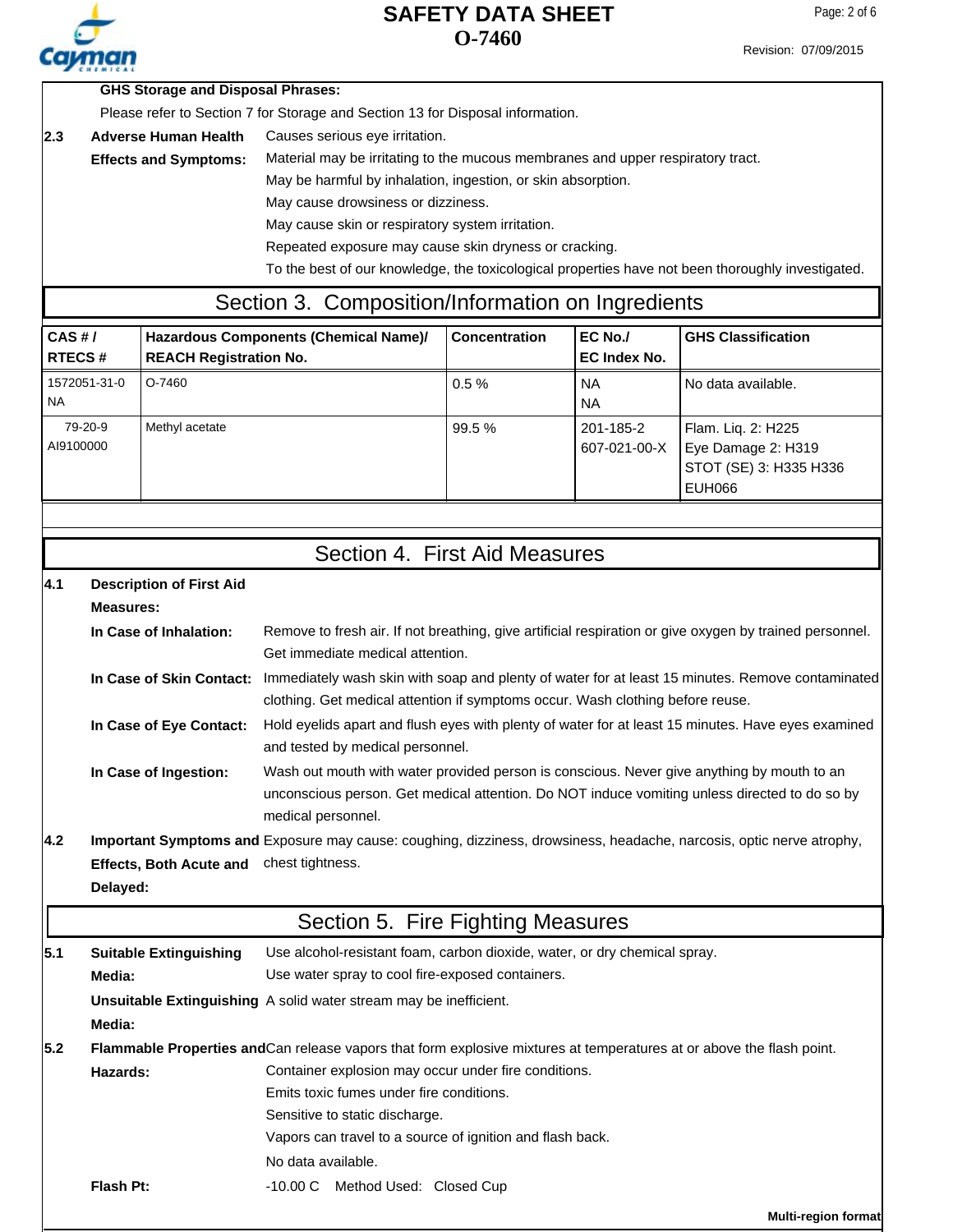| ''<br><b>CHEMICAL</b> |
|-----------------------|

**Explosive Limits:** LEL: 3.1% at 25.0 C UEL: 16.0% at 25.0 C

Page: 3 of 6

|       |                                                                                                                              | <b>Autoignition Pt:</b>               | 455.00 C                                                                                                               |                                                                                                                          |                               |                            |
|-------|------------------------------------------------------------------------------------------------------------------------------|---------------------------------------|------------------------------------------------------------------------------------------------------------------------|--------------------------------------------------------------------------------------------------------------------------|-------------------------------|----------------------------|
| 5.3   |                                                                                                                              |                                       | Fire Fighting Instructions: As in any fire, wear self-contained breathing apparatus pressure-demand (NIOSH approved or |                                                                                                                          |                               |                            |
|       |                                                                                                                              |                                       |                                                                                                                        | equivalent), and full protective gear to prevent contact with skin and eyes.                                             |                               |                            |
|       |                                                                                                                              |                                       | Note: Flammable as diluted in methyl acetate.                                                                          |                                                                                                                          |                               |                            |
|       |                                                                                                                              |                                       |                                                                                                                        | Section 6. Accidental Release Measures                                                                                   |                               |                            |
| 6.1   |                                                                                                                              | <b>Protective Precautions,</b>        |                                                                                                                        | Avoid breathing vapors and provide adequate ventilation.                                                                 |                               |                            |
|       |                                                                                                                              |                                       |                                                                                                                        | Protective Equipment and As conditions warrant, wear a NIOSH approved self-contained breathing apparatus, or respirator, |                               |                            |
|       | and appropriate personal protection (rubber boots, safety goggles, and heavy rubber gloves).<br><b>Emergency Procedures:</b> |                                       |                                                                                                                        |                                                                                                                          |                               |                            |
| 6.2   | <b>Environmental</b>                                                                                                         |                                       |                                                                                                                        | Take steps to avoid release into the environment, if safe to do so.                                                      |                               |                            |
|       | <b>Precautions:</b>                                                                                                          |                                       |                                                                                                                        |                                                                                                                          |                               |                            |
| 6.3   |                                                                                                                              |                                       | Methods and Material For Contain spill and collect, as appropriate.                                                    |                                                                                                                          |                               |                            |
|       |                                                                                                                              |                                       |                                                                                                                        | Containment and Cleaning Transfer to a chemical waste container for disposal in accordance with local regulations.       |                               |                            |
|       | Up:                                                                                                                          |                                       |                                                                                                                        |                                                                                                                          |                               |                            |
|       |                                                                                                                              |                                       |                                                                                                                        | Section 7. Handling and Storage                                                                                          |                               |                            |
| 7.1   |                                                                                                                              |                                       |                                                                                                                        | Precautions To Be Taken Avoid breathing dust/fume/gas/mist/vapours/spray.                                                |                               |                            |
|       | in Handling:                                                                                                                 |                                       | Avoid prolonged or repeated exposure.                                                                                  |                                                                                                                          |                               |                            |
|       |                                                                                                                              |                                       | Keep away from sources of ignition.                                                                                    |                                                                                                                          |                               |                            |
|       |                                                                                                                              |                                       |                                                                                                                        | Take precautionary measures against static discharge.                                                                    |                               |                            |
| 7.2   |                                                                                                                              |                                       | Precautions To Be Taken Keep away from heat, sparks, and flame.                                                        |                                                                                                                          |                               |                            |
|       | in Storing:                                                                                                                  |                                       | Keep container tightly closed.                                                                                         |                                                                                                                          |                               |                            |
|       |                                                                                                                              |                                       | Protect from moisture.                                                                                                 | Store in accordance with information listed on the product insert.                                                       |                               |                            |
|       |                                                                                                                              | <b>Other Precautions:</b>             |                                                                                                                        |                                                                                                                          |                               |                            |
|       |                                                                                                                              |                                       |                                                                                                                        | Section 8. Exposure Controls/Personal Protection                                                                         |                               |                            |
| 8.1   |                                                                                                                              | <b>Exposure Parameters:</b>           |                                                                                                                        |                                                                                                                          |                               |                            |
| CAS#  |                                                                                                                              | <b>Partial Chemical Name</b>          |                                                                                                                        | <b>Britain EH40</b>                                                                                                      | <b>France VL</b>              | <b>Europe</b>              |
|       | 1572051-31-0                                                                                                                 | O-7460                                |                                                                                                                        | No data.                                                                                                                 | No data.                      | No data.                   |
|       | 79-20-9                                                                                                                      | Methyl acetate                        |                                                                                                                        | TWA: 616 mg/m3 (200 ppm)                                                                                                 | TWA: 610 mg/m3 (200 ppm)      | No data.                   |
|       |                                                                                                                              |                                       |                                                                                                                        | STEL: 770 mg/m3 (250 ppm)                                                                                                | STEL: 760 mg/m3 (250 ppm)     |                            |
| CAS#  |                                                                                                                              | <b>Partial Chemical Name</b>          |                                                                                                                        | <b>OSHA TWA</b>                                                                                                          | <b>ACGIH TWA</b>              | <b>Other Limits</b>        |
|       | 1572051-31-0                                                                                                                 | O-7460                                |                                                                                                                        | No data.                                                                                                                 | No data.                      | No data.                   |
|       | 79-20-9                                                                                                                      | Methyl acetate                        |                                                                                                                        | PEL: 200 ppm                                                                                                             | TLV: 200 ppm<br>STEL: 250 ppm | No data.                   |
| 8.2   |                                                                                                                              | <b>Exposure Controls:</b>             |                                                                                                                        |                                                                                                                          |                               |                            |
| 8.2.1 |                                                                                                                              | <b>Engineering Controls</b>           |                                                                                                                        | Use process enclosures, local exhaust ventilation, or other engineering controls to control airborne                     |                               |                            |
|       |                                                                                                                              | (Ventilation etc.):                   |                                                                                                                        | levels below recommended exposure limits.                                                                                |                               |                            |
| 8.2.2 |                                                                                                                              | <b>Personal protection equipment:</b> |                                                                                                                        |                                                                                                                          |                               |                            |
|       |                                                                                                                              | <b>Eye Protection:</b>                | Safety glasses                                                                                                         |                                                                                                                          |                               |                            |
|       |                                                                                                                              | <b>Protective Gloves:</b>             | Compatible chemical-resistant gloves                                                                                   |                                                                                                                          |                               |                            |
|       | Other Protective Clothing: Lab coat                                                                                          |                                       |                                                                                                                        |                                                                                                                          |                               |                            |
|       | NIOSH approved respirator, as conditions warrant.<br><b>Respiratory Equipment</b>                                            |                                       |                                                                                                                        |                                                                                                                          |                               |                            |
|       | (Specify Type):                                                                                                              |                                       |                                                                                                                        |                                                                                                                          |                               |                            |
|       |                                                                                                                              |                                       | Work/Hygienic/Maintenan Do not take internally.                                                                        |                                                                                                                          |                               |                            |
|       | ce Practices:                                                                                                                |                                       |                                                                                                                        | Facilities storing or utilizing this material should be equipped with an eyewash and a safety shower.                    |                               |                            |
|       |                                                                                                                              |                                       | Wash thoroughly after handling.                                                                                        |                                                                                                                          |                               |                            |
|       |                                                                                                                              |                                       |                                                                                                                        |                                                                                                                          |                               | <b>Multi-region format</b> |
|       |                                                                                                                              |                                       |                                                                                                                        |                                                                                                                          |                               |                            |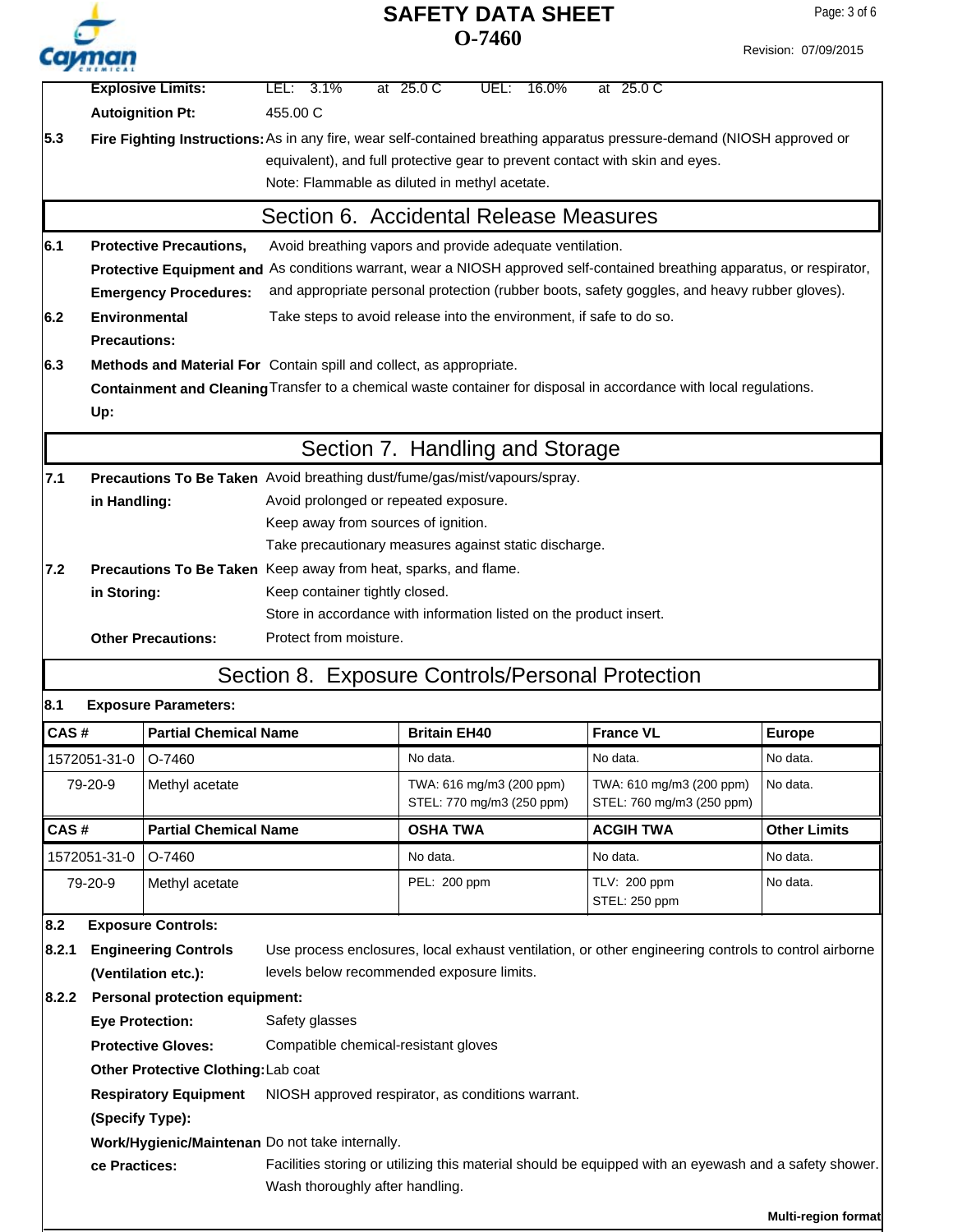

Revision: 07/09/2015

|      |                                                                 | No data available.                                                            |  |  |  |
|------|-----------------------------------------------------------------|-------------------------------------------------------------------------------|--|--|--|
|      |                                                                 | Section 9. Physical and Chemical Properties                                   |  |  |  |
| 9.1  |                                                                 | Information on Basic Physical and Chemical Properties                         |  |  |  |
|      | <b>Physical States:</b><br>$[$ ] Gas<br>[X] Liquid<br>[ ] Solid |                                                                               |  |  |  |
|      | <b>Appearance and Odor:</b>                                     | A solution in methyl acetate                                                  |  |  |  |
|      | <b>Melting Point:</b>                                           | No data.                                                                      |  |  |  |
|      | <b>Boiling Point:</b>                                           | No data.                                                                      |  |  |  |
|      | Flash Pt:                                                       | $-10.00C$<br>Method Used: Closed Cup                                          |  |  |  |
|      | <b>Evaporation Rate:</b>                                        | No data.                                                                      |  |  |  |
|      | Flammability (solid, gas):                                      | No data available.                                                            |  |  |  |
|      | <b>Explosive Limits:</b>                                        | LEL: 3.1%<br>at 25.0 C<br>at 25.0 C<br>UEL: 16.0%                             |  |  |  |
|      | Vapor Pressure (vs. Air or mm                                   | 173 MM_HG at 20.0 C                                                           |  |  |  |
|      | $Hg$ ):                                                         |                                                                               |  |  |  |
|      | Vapor Density (vs. Air = 1):                                    | No data.                                                                      |  |  |  |
|      | Specific Gravity (Water = 1):                                   | No data.                                                                      |  |  |  |
|      | <b>Solubility in Water:</b>                                     | No data.                                                                      |  |  |  |
|      | <b>Autoignition Pt:</b>                                         | 455.00 C                                                                      |  |  |  |
| 9.2  | <b>Other Information</b>                                        |                                                                               |  |  |  |
|      | <b>Percent Volatile:</b>                                        | No data.                                                                      |  |  |  |
|      | <b>Molecular Formula &amp; Weight:</b>                          | C25H48FO5P<br>478.6                                                           |  |  |  |
|      |                                                                 | Section 10. Stability and Reactivity                                          |  |  |  |
| 10.1 | <b>Reactivity:</b>                                              | No data available.                                                            |  |  |  |
| 10.2 | Stability:                                                      | Unstable [ ]<br>Stable [X]                                                    |  |  |  |
| 10.3 | <b>Stability Note(s):</b>                                       | Stable if stored in accordance with information listed on the product insert. |  |  |  |
|      | <b>Polymerization:</b>                                          | Will occur [ ]<br>Will not occur [X]                                          |  |  |  |
| 10.4 | <b>Conditions To Avoid:</b>                                     | heat, flames and sparks                                                       |  |  |  |
| 10.5 | Incompatibility - Materials acids                               |                                                                               |  |  |  |
|      | To Avoid:                                                       | alkalis                                                                       |  |  |  |
|      | nitrates                                                        |                                                                               |  |  |  |
|      |                                                                 | strong oxidizing agents                                                       |  |  |  |
| 10.6 | <b>Hazardous</b>                                                | carbon dioxide                                                                |  |  |  |
|      | Decomposition or                                                | carbon monoxide                                                               |  |  |  |
|      | <b>Byproducts:</b>                                              |                                                                               |  |  |  |
|      |                                                                 |                                                                               |  |  |  |
|      |                                                                 |                                                                               |  |  |  |
|      |                                                                 |                                                                               |  |  |  |
|      |                                                                 |                                                                               |  |  |  |
|      |                                                                 |                                                                               |  |  |  |
|      |                                                                 |                                                                               |  |  |  |
|      |                                                                 |                                                                               |  |  |  |
|      |                                                                 |                                                                               |  |  |  |
|      |                                                                 |                                                                               |  |  |  |
|      |                                                                 |                                                                               |  |  |  |
|      |                                                                 |                                                                               |  |  |  |
|      |                                                                 |                                                                               |  |  |  |

**Multi-region format**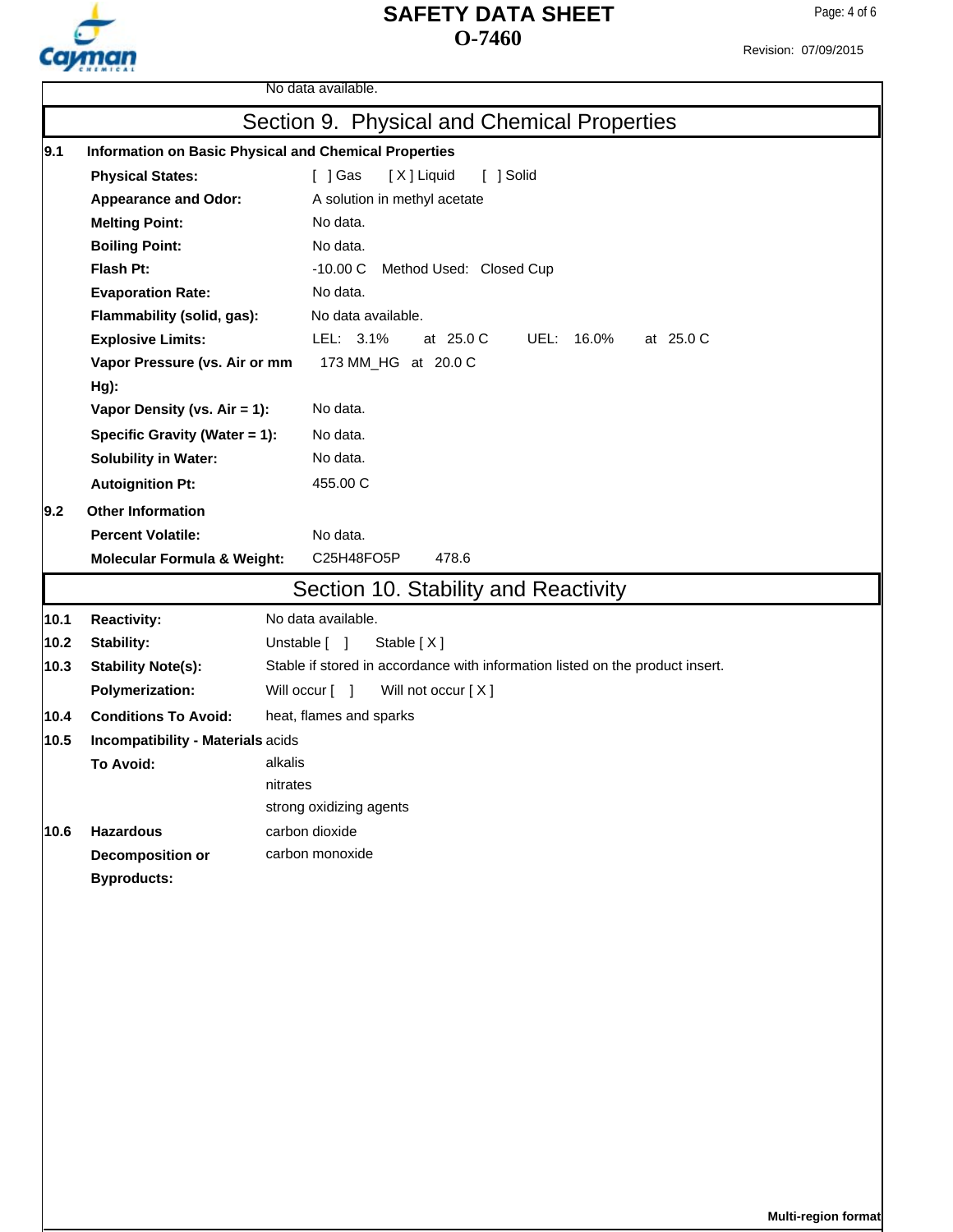# Cayman

#### **O-7460 SAFETY DATA SHEET**

**Multi-region format**

Revision: 07/09/2015

|      |                                                                                                                                                                                                                                                                                                                                                                                                                               |                                           | Section 11. Toxicological Information                                                        |                       |                    |              |             |
|------|-------------------------------------------------------------------------------------------------------------------------------------------------------------------------------------------------------------------------------------------------------------------------------------------------------------------------------------------------------------------------------------------------------------------------------|-------------------------------------------|----------------------------------------------------------------------------------------------|-----------------------|--------------------|--------------|-------------|
| 11.1 | Information on<br>The toxicological effects of this product have not been thoroughly studied.<br>Methyl Acetate - Toxicity Data: Oral LD50 (rat): >5,000 mg/kg; Oral LD50 (rabbit): 3,705 mg/kg;<br><b>Toxicological Effects:</b><br>Skin LD50 (rabbit): >5,000 mg/kg; Inhalation TCLO (human): 15,000 mg/m3;<br>Methyl Acetate - Irritation Data: Skin (rabbit): 500 mg (24h) mild; Eyes (rabbit): 100 mg (24h)<br>moderate; |                                           |                                                                                              |                       |                    |              |             |
|      |                                                                                                                                                                                                                                                                                                                                                                                                                               | <b>Chronic Toxicological</b>              | Only select Registry of Toxic Effects of Chemical Substances (RTECS) data is presented here. |                       |                    |              |             |
|      | Effects:                                                                                                                                                                                                                                                                                                                                                                                                                      |                                           | See actual entry in RTECS for complete information.                                          |                       |                    |              |             |
|      |                                                                                                                                                                                                                                                                                                                                                                                                                               |                                           | Methyl Acetate RTECS Number: AI9100000                                                       |                       |                    |              |             |
|      | Carcinogenicity:                                                                                                                                                                                                                                                                                                                                                                                                              |                                           | NTP? No<br>IARC Monographs? No                                                               |                       | OSHA Regulated? No |              |             |
| CAS# |                                                                                                                                                                                                                                                                                                                                                                                                                               |                                           | <b>Hazardous Components (Chemical Name)</b>                                                  | <b>NTP</b>            | <b>IARC</b>        | <b>ACGIH</b> | <b>OSHA</b> |
|      | 1572051-31-0                                                                                                                                                                                                                                                                                                                                                                                                                  | O-7460                                    |                                                                                              | n.a.                  | n.a.               | n.a.         | n.a.        |
|      | 79-20-9                                                                                                                                                                                                                                                                                                                                                                                                                       | Methyl acetate                            |                                                                                              | n.a.                  | n.a.               | n.a.         | n.a.        |
|      |                                                                                                                                                                                                                                                                                                                                                                                                                               |                                           | Section 12. Ecological Information                                                           |                       |                    |              |             |
| 12.1 | <b>Toxicity:</b>                                                                                                                                                                                                                                                                                                                                                                                                              |                                           | Avoid release into the environment.                                                          |                       |                    |              |             |
|      |                                                                                                                                                                                                                                                                                                                                                                                                                               |                                           | Runoff from fire control or dilution water may cause pollution.                              |                       |                    |              |             |
| 12.2 | <b>Persistence and</b><br>Degradability:                                                                                                                                                                                                                                                                                                                                                                                      |                                           | No data available.                                                                           |                       |                    |              |             |
| 12.3 | Potential:                                                                                                                                                                                                                                                                                                                                                                                                                    | <b>Bioaccumulative</b>                    | No data available.                                                                           |                       |                    |              |             |
| 12.4 | <b>Mobility in Soil:</b>                                                                                                                                                                                                                                                                                                                                                                                                      |                                           | No data available.                                                                           |                       |                    |              |             |
| 12.5 | assessment:                                                                                                                                                                                                                                                                                                                                                                                                                   |                                           | Results of PBT and vPvB No data available.                                                   |                       |                    |              |             |
| 12.6 |                                                                                                                                                                                                                                                                                                                                                                                                                               | Other adverse effects:                    | No data available.                                                                           |                       |                    |              |             |
|      |                                                                                                                                                                                                                                                                                                                                                                                                                               |                                           | Section 13. Disposal Considerations                                                          |                       |                    |              |             |
| 13.1 |                                                                                                                                                                                                                                                                                                                                                                                                                               | <b>Waste Disposal Method:</b>             | Dispose in accordance with local, state, and federal regulations.                            |                       |                    |              |             |
|      |                                                                                                                                                                                                                                                                                                                                                                                                                               |                                           | Section 14. Transport Information                                                            |                       |                    |              |             |
| 14.1 |                                                                                                                                                                                                                                                                                                                                                                                                                               | <b>LAND TRANSPORT (US DOT):</b>           |                                                                                              |                       |                    |              |             |
|      |                                                                                                                                                                                                                                                                                                                                                                                                                               | <b>DOT Proper Shipping Name:</b>          | Methyl Acetate Solution                                                                      |                       |                    |              |             |
|      | <b>DOT Hazard Class:</b>                                                                                                                                                                                                                                                                                                                                                                                                      |                                           | <b>FLAMMABLE LIQUID</b><br>3                                                                 |                       |                    |              |             |
|      | <b>UN/NA Number:</b>                                                                                                                                                                                                                                                                                                                                                                                                          |                                           | 1231                                                                                         | <b>Packing Group:</b> |                    | Ш            |             |
| 14.1 |                                                                                                                                                                                                                                                                                                                                                                                                                               | <b>LAND TRANSPORT (European ADR/RID):</b> | LAMMABLE LIQUI                                                                               |                       |                    |              |             |
|      |                                                                                                                                                                                                                                                                                                                                                                                                                               | <b>ADR/RID Shipping Name:</b>             | Methyl Acetate Solution                                                                      |                       |                    |              |             |
|      | <b>UN Number:</b>                                                                                                                                                                                                                                                                                                                                                                                                             |                                           | 1231                                                                                         | <b>Packing Group:</b> |                    | $\mathbf{H}$ |             |
|      | <b>Hazard Class:</b>                                                                                                                                                                                                                                                                                                                                                                                                          |                                           | 3 - FLAMMABLE LIQUID                                                                         |                       |                    |              |             |
|      |                                                                                                                                                                                                                                                                                                                                                                                                                               |                                           |                                                                                              |                       |                    |              |             |